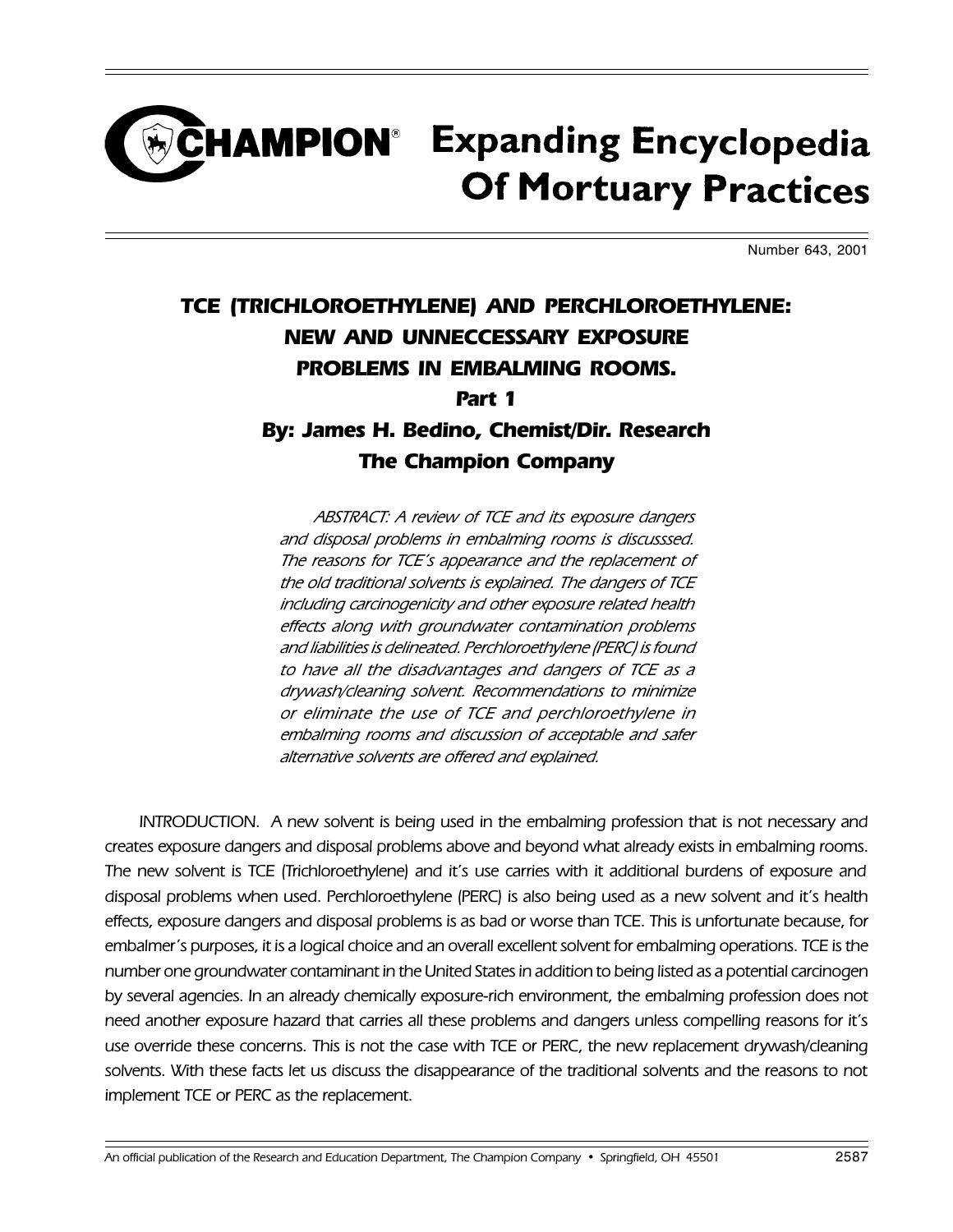THE TRADITIONAL SOLVENTS: The traditional drywash/cleaing solvent in the embalming room was chlorothene (1,1,1-trichloroethane) which was a very effective and volatile non-flammable cleaning solvent that was used for many purposes including cleaning of hair and skin surfaces in addition to normal spot cleaning uses on fabrics. It was also used as a remover and softener for oil and grease based cosmetics. All the embalming suppliers had the solvent and Champion was no exception. Chlorinated hydrocarbons such as chlorothene and many of the refrigerants and other CFC's were phased out of production and eventually banned from manufacture and distribution. These types of solvents were excellent for the purposes they were used for but seriously depleted the ozone layer and were considered environmentally unacceptable. Most all of these solvents is now out of the pipeline - only a small amount of reclaimed product is still available in certain circumstances. The professional embalmer had lost a very effective solvent due to this situation and the unfortunate choice for replacement was TCE or it's cousin PERC (perchloroethylene).

TRICHLOROETHYLENE: TCE is a manmade chemical that does not occur naturallly in the environment. It was created in the 1920's from the chlorination of ethylene and acetylene. It's main use has been as a vapor degreasing chemical. It was used extensively in drycleaning starting in the 1930's but fell out of use by the late 1950's when better and more effective cleaning agents were found. Today it is primarily used as a degreaser of metal and metal parts prior to electroplating or painting. It has been used as a paint stripper, glue solvent and as a solvent for latex manufacture. In addition, there is some use as a de-inker in paper/pulp manufacture and recycling. You will find it occasionally in certain consumer products such as : aerosol paints, spot cleaners, paint and varnish removers and rubber and resin additives. At one time it was even used as a coffee decaffeinator extracting chemical, but this use is now banned. It was also used as an anesthetic gas during surgery but has been replaced mostly by safer and more effective anesthetic gas agents. TCE is very volatile and is essentially non-flammable and exhibits a sweet chloroform-like odor. Moisture and light will cause a slow autooxidation and decomposition of the product. TCE's solvent characteristics are excellent for the requirements of the embalming profession. Perchloroethylene is very similar to TCE in characteristics, properties and uses and would be very acceptable as a drywash/cleaning solvent for the embalming industry.

THE PROBLEMS WITH TCE. Unfortunately, the exposure dangers and health risks associated with TCE are substantial. Current epidemiological studies show an increased risk of liver and biliary tract cancers in exposed workers and a 2X increased risk of cervical cancers. There is also an increased risk of non-hodgkins lymphomas in exposed workers. Animal studies show significant benign and malignant tumors in mice and inhalation studies in mice with lymphomas, liver tumors and lung tumors evident in experimental animals. Rats do not exhibit these effects due to a divergent metabolic pathway for TCE in that species. In-vivo and in-vitro studies give indications of genotoxicity with evidence of micronuclei induction and DNA single-strand breaks and sister-chromatid exchanges noted. IARC (International Agency for Research on Cancer) rates TCE as a class 2A carcinogen.

In addition, metabolites of TCE, particularly trichloroacetic acid have shown induction of caridac teratogenic (birth defects) effects in fetuses of pregnant rats. TCAA (trichloroacetic acid) can, in fact, be measured in the urine of exposed humans up to a week after exposures. Other metabolites of TCE in humans include: chloral hydrate, dichloroacetic acid and dichloroethanol - all with their own exposure problems and related health risks.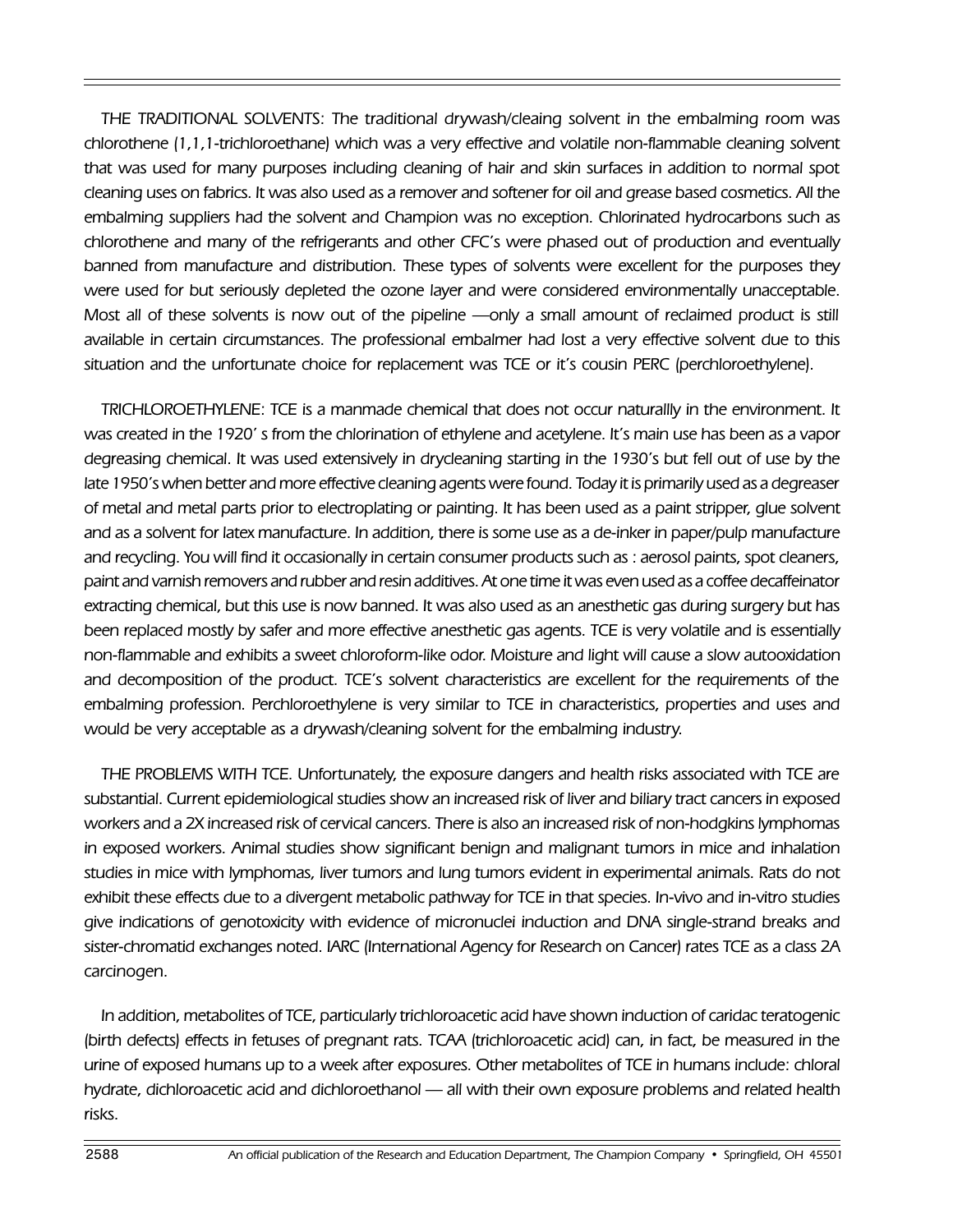TCE is classified, in various lists, as a carcinogen, cardiovascular or blood toxicant, developmental toxicant, gastrointestinal or liver toxicant, kidney toxicant, neurotoxicant, reproductive toxicant, respiratory toxicant and a skin or sense organ toxicant. It ranks worse than most chemicals in 5 out of 12 ranking systems. It is manufactured in high volume in the U.S. and is a documented contributor to indoor air pollution. It is on 7 Federal and State regulatory lists. Its use in general has been decreasing due to it's toxicity and health risks and is banned as a solvent in some states in the U.S. Symptoms of exposure include dizziness, drowsiness, headache, and unconsciousness. Skin and eye splash exposures result in dryness, redness, irritation, swelling and pain. The typically fatal oral dose is 7-8 ounces.

Numerous agencies classify TCE as carcinogenic or potentially carcinogenic. NTP (National Toxicology Program) in their 9th report on carcinogens rated TCE as an R classification (reasonably anticipated to be a human carcinogen), when the 10th report is published — TCE will be upgraded to a K classification (known human carcinogen). EPA (Environmental Protection Agency) classifies TCE as a B/C classification. As stated above, IARC classifies TCE as a 2A carcinogen. NIOSH (National Institute of Safety and Health) classifies TCE as a carcinogen and the Federal Republic of Germany gives it a carcinogenic classification of 1.

The limits for exposure to TCE vary from agency to agency. ACGIH sets an 8 hr./15 min. limit of 50/100 ppm while OSHA (very typically) has higher limits of 100 ppm/200 ppm and an unusual requirement of 300 ppm for any 5 minute peak over a total exposure scenario of 2 hours. NIOSH has lower limits of 25 ppm for a 10 hour TWA and a 2 ppm ceiling for 15 minute exposures. Compared to the traditional chlorothene based solvents — TCE has much lower limits. In fact, exposure limits to chlorothene are set at 350 ppm/ 450 ppm by OSHA which is 4-7 times higher than for TCE. The odor threshold which is 28 ppm is above the NIOSH limits for TCE. TCE is a volatile chemical — it exhibits a vapor pressure of 60 mmHg at room temperature and increase to over 100 mmHg at 90 degrees Fahrenheit.

TCE is the number one groundwater contaminant in the United States. EPA has set a MCL (maximum contaminant level) of 5 ppb (parts per billion) for drinking water systems in the U.S. Over 38% of groundwater sourced municipal water supplies are over this limit at any given time. TCE is a severe and persistent soil and water contaminant. In soil, it slowly evaporates or leaches into groundwater systems. When present in surface water it will evaporate but is trapped in underground water and accumulates in sediment beds. Fortunately, it does not appear to bioaccumulate in plants or animals. EPA ranks TCE in the worst 10% of all chemical for overall damage to human health and the environment. Underground water supplies that test above the 5 ppb limits must remediate their water by pumping from the underground aquifer and aerating the water in evaporation ponds and/or activated charcoal filtration prior to delivery to the municipal water supply. TCE has been proven to persist in surface water for up to several weeks and ground water for months to years. Microbial oxidation yields vinyl chloride and vinylidene chloride, both of which are probable human carcinogens. Current research efforts into control of TCE in groundwater is focusing on phytoremediation - the use of poplar trees to detoxify underground aquifers. Poplar trees very effectively bioremediate and breakdown TCE through their root systems and testing is underway to verify the efficacy of this methodology. Suffice it to say that TCE is a serious exposure problem in general and an unacceptable choice for a drywash/ cleaning solvent in the embalming room.